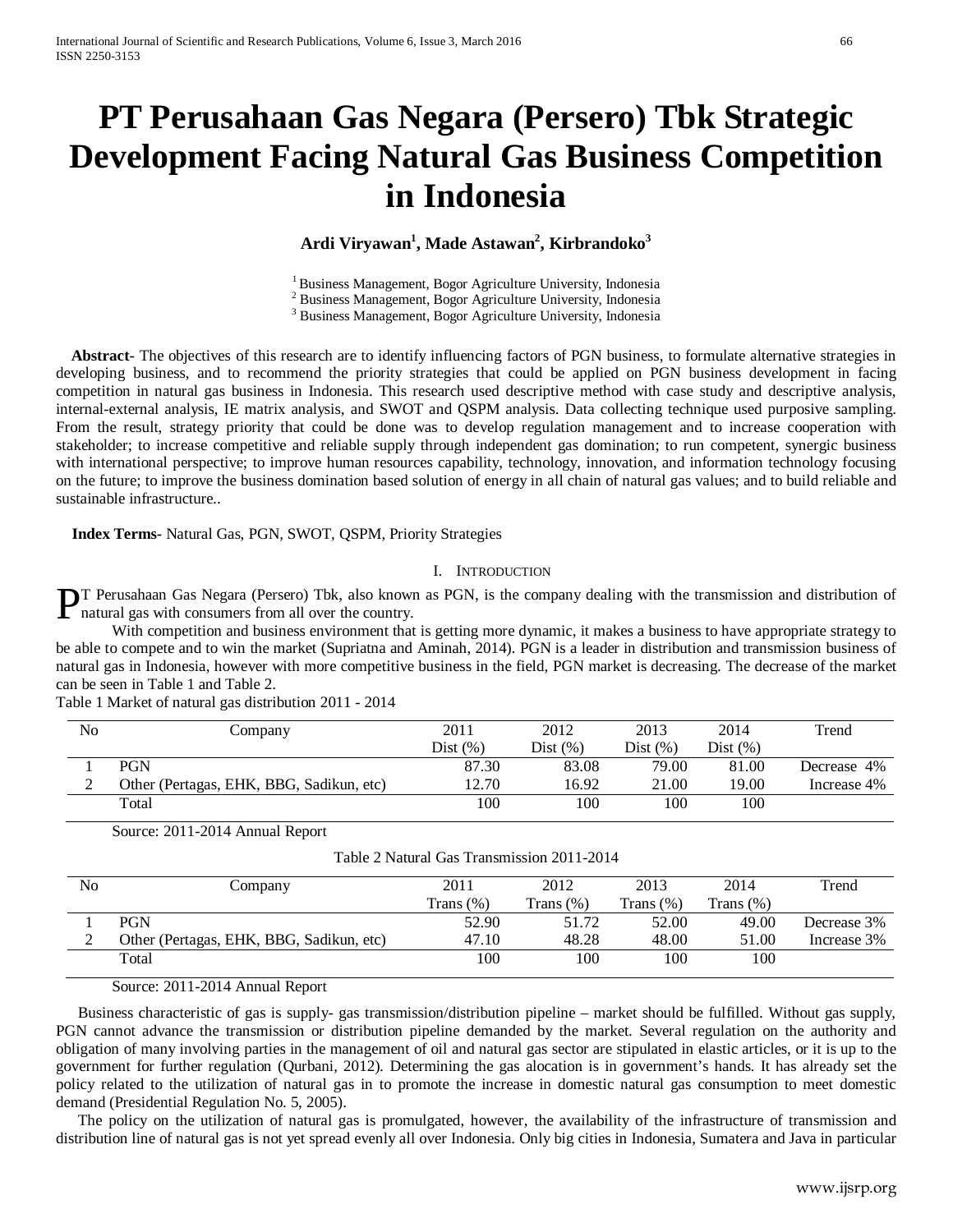that have transmission and distribution of natural gas pipeline ready. The availability of infrastructure is often the obstacle in utilizing the natural gas for domestic consumption.

The change becomes the challenge for the any companies to retain their business. Regulation and technology are the sample of unpredictable change (Saragih and Suwardi, 2014). It is the time in which the company needs an appropriate strategy if they do not want their business collapse and banckrupt.

#### **Research Purposes**

From the problems identified, the objectives of this research are:

- 1. To identify the influencing factors of PGN business, both from internal and external sides.
- 2. To formulate alternative strategies in developing PGN business.
- 3. To recommend the priority strategies that can be applied to develop the PGN business.

#### II. RESEARCH ELABORATIONS

 Anggraini (2005) conducted a research on the PT Perusahaan Gas Negara (Persero) Tbk Business Strategy: From Marketing Perspective. This research was to analyze the marketing mixture done by PGN, the strength, the weakness, opportunity and threat and also to recommend marketing strategies to strengthen PGN position in competitive downstream business of natural gas. This research was done through direct observation, interview with PGN management and data from other sources. The marketing strategy was analyzed using STP and marketing mix tools. Porter Five Forces Model was used to analyze the competition structure in gas industry. SWOT Analysis was done in external and internal environment. From the analysis, the marketing strategy suited PGN was intensive growth of opportunity. The alternatives consisted of market penetration by building the marketing system with customer satisfaction orientation through development of employee in Marketing and Operation/Maintenance; marketing development strategy through the acceleration of the construction of Indonesia integrated natural gas pipeline and distribution line; and product development strategy by improving the product quality particularly the reliability through abundant supplier strategy either from gas well or other sources.

Pasaribu (2012) conducted a research on The Analysis of Company Strategy in Competition, a Case Study in PT Perusahaan Gas Negara (Persero) Tbk. This research was to analyze and to evaluate the competing strategy done by PT Perusahaan Gas Negara (Persero) Tbk in facing the competition in downstream industry of natural gas. The method of qualitative analysis was used in the research with accomplishment and growth of the company as the parameter. SWOT analysis was used to find and to evaluate factors of strength, weakness, opportunity and threat dealt with by the company, while important factors for the company and its future relevance were identified with Key Success Factor/KSF analysis. This research showed that the competing strategy currently used by PT Perusahaan Gas Negara (Persero) Tbk is still relevant with the competition and the change of environment.

Restiyani (2013) in the thesis on Competitive Strategic Analysis of PT Perusahaan Gas Negara (Persero) Tbk in Oil and Gas Downstream Business in Indonesia discussed about the effective competing strategy based on the dynamic change of business environment. This research was to analyze external and internal environment factors and to formulate the alternative competitive strategy most suited PT Perusahaan Gas Negara (Persero) Tbk (PGN). The external enviroment analysis was done through macro environment analysis based on political, economic, social and technological factors and industrial environment analysis using five forces theory, strategic group maps and competitive strengths to get key success factor in the competition of oil and gas downstream business in Indonesia. Internal analysis was done through resources analysis and value chain analysis using elements of resources and capability and competitive strength analysis using VRIO to identify the exellence of sustainable competition of PGN. By applying the analysis of external and internal environment to formulate the business strategy of PGN in the competition of downstream business of oil and gas in Indonesia, it is found that the alternative competitive strategy most suited the condition of PGN was Best Cost Provider Strategy. Best Cost Provider Strategy is by focusing on giving the consumers the superior value by combining the differentiation and cost leadership.

Jusharyadi (2014) conducted a research on Strategic Analysis of PT Perusahaan Gas Negara (Persero) Tbk with SWOT Analysis. This research was to identify the strategy suited PT. Perusahaan Gas Negara (Persero), Tbk (PGN) in facing the competition in Indonesia oil and gas downstream business and achieved and maintained the market leader position in Indonesia. Competitive Strategic formulation is based on the analysis on internal and external condition faced by the company. The research was also to recommend the future strategy to be run by PGN in facing the internal and external environment of the company. The method of research used was descriptive qualitative method and SWOT analysis method. The findings showed that the competing strategy fitted PGN was core business reinforcement and market development, backward integration, business diversification, creating value added strategy, and to cooperate with stakeholders. To be able to apply the strategy maximally, PGN needs to improve its marketing research ability. In addition, the company needs to improve the capability, skill, and mentality of the employee to go international in order to reduce the inefficiency and to encourage productivity through training and development program either in-house or out-house training.

The research approach used was descriptive method with case study in PT. Perusahaan Gas Negara (Persero) Tbk. The research was conducted in April-August 2015. Data used was primary (interview and questionnaire) and secondary data with purposive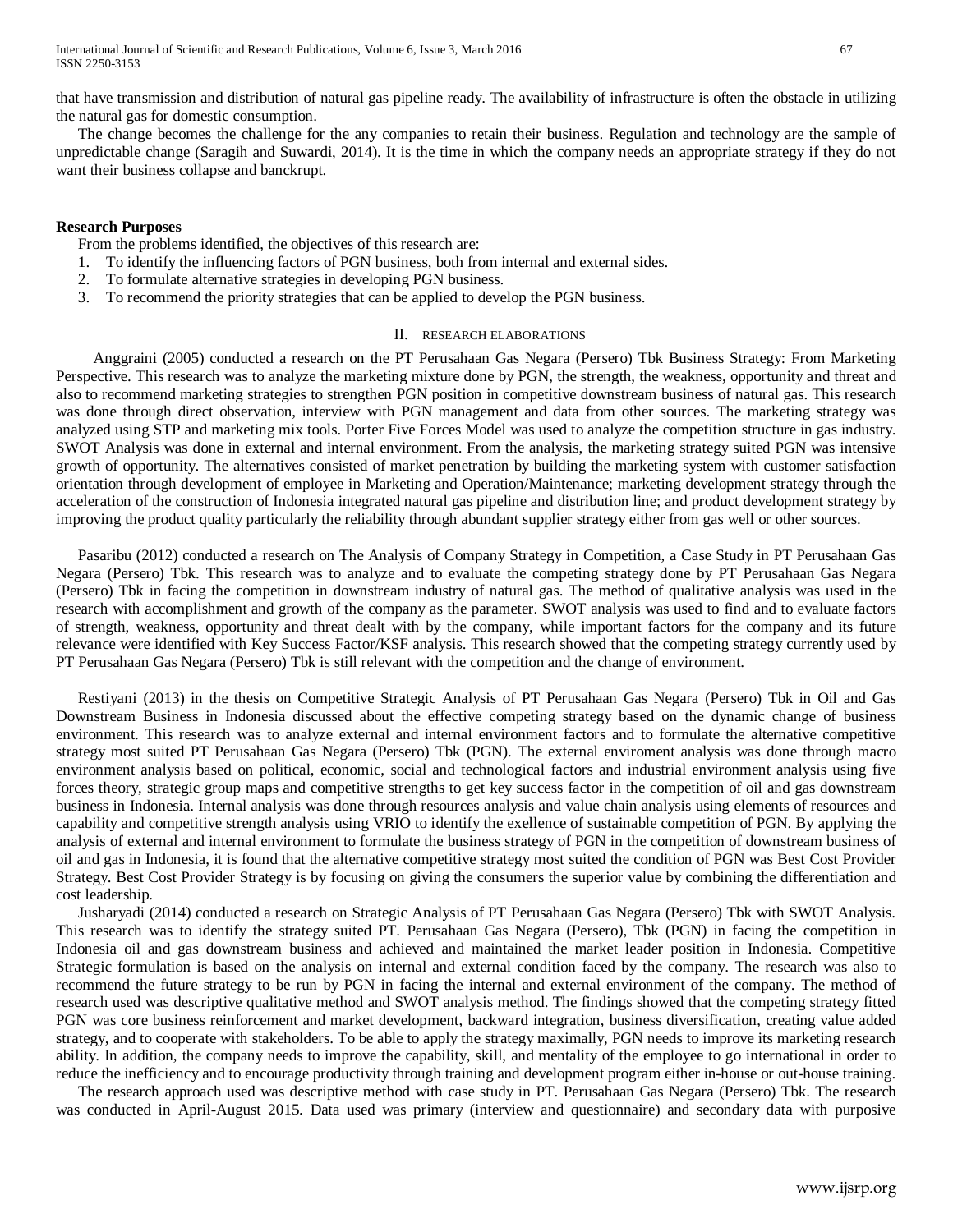sampling technique of data collection. The research used descriptive, internal, external, IE matrix, SWOT and QSPM (Qualitative Strategic Planning Matrix analysis.

#### III. RESULTS

#### **Internal Factor Analysis**

From the interview and questionnaire to the respondents, it is known that some factors determining the success that influence the development of PGN are:

#### **1. Strengths**

- A. To own business in the value chain of natural gas;
- B. To own large and vast spread assets and infrastructure;
- C. New organizational structure accommodates the business in the value chain of natural gas;
- D. Struktur organisasi baru mengakomodir usaha di sepanjang rantai nilai gas bumi;
- E. Ability to get loan;
- F. Domination of capability in running infrastructure projects.

#### **2. Weaknesses**

- A. Segment of infrastructure business is limited margin;
- B. Unintegrated and no synergistic assets and infrastructures;
- C. Unclear customization of service to consumers

#### **Internal Factor Evaluation**

Internal Factor Evaluation is done by calculating average balance of each of internal key factors which then is formulated in an evaluation matrix of each factors. *Internal Factor Evaluation* (IFE) matrix is used to see the internal condition of the company. The result of IFE analysis can be seen in Table 3.

The main strength owns by PGN in developing its business is that PGN owns the largest and vast spread assets and infrastructures. This factor is level 4 with quality of 0.142, therefore the average balance score is of 0.568. This factor, therefore, has a relatively high interest in the development of PGN.

| TablE 3 Internal Factor Evaluation (IFE) PGN |  |
|----------------------------------------------|--|
|----------------------------------------------|--|

| <b>Internal Strategic Factors</b>                                                               | Quality | Level | <b>Score</b> |
|-------------------------------------------------------------------------------------------------|---------|-------|--------------|
| <b>Strengths:</b>                                                                               |         |       |              |
| 1. To own business in the value chain of natural gas;                                           | 0.139   | 3     | 0.417        |
| 2. To own large and vast spread assets and infrastructure;                                      | 0.142   | 4     | 0.568        |
| 3. New organizational structure accommodates the business in the value<br>chain of natural gas; | 0.112   | 3     | 0.336        |
| 4. Struktur organisasi baru mengakomodir usaha di sepanjang rantai nilai gas                    |         |       | 0.484        |
| bumi;                                                                                           | 0.121   | 4     |              |
| 5. Ability to get loan;                                                                         | 0.132   | 4     | 0.528        |
| Total                                                                                           | 0.646   |       | 2.333        |
| <b>Weaknesses:</b>                                                                              |         |       |              |
| 1. Segment of infrastructure business is limited margin;                                        | 0.123   |       | 0.246        |
| 2. Unintegrated and no synergistic assets and infrastructures;                                  | 0.117   | ↑     | 0.234        |
| 3. Unclear customization of service to consumers                                                | 0.114   | 2     | 0.228        |
| Total                                                                                           | 0.354   |       | 0.708        |
| <b>Total Internal</b>                                                                           |         |       | 3.041        |

Source: 2015 Data

The major weakness of PGN is that the segment of infrastructure business is limited margin. This weakness factor is level 2 with quality of 0.123 therefore the average balance score is of 0.246. This analysis is resulted in total balance score of 3.041. This shows that the internal factor ability of PGN in developing the business is beyond the average.

#### **External Factor Analysis**

Some key factors as opportunity and threat are as follows:

#### **1. Opportunities**

- A. Increasing potential market of natural gas;
- B. Competitive buying price of PGN natural gas;
- C. The acquisition of the competitor to prevent competition and to improve the capability.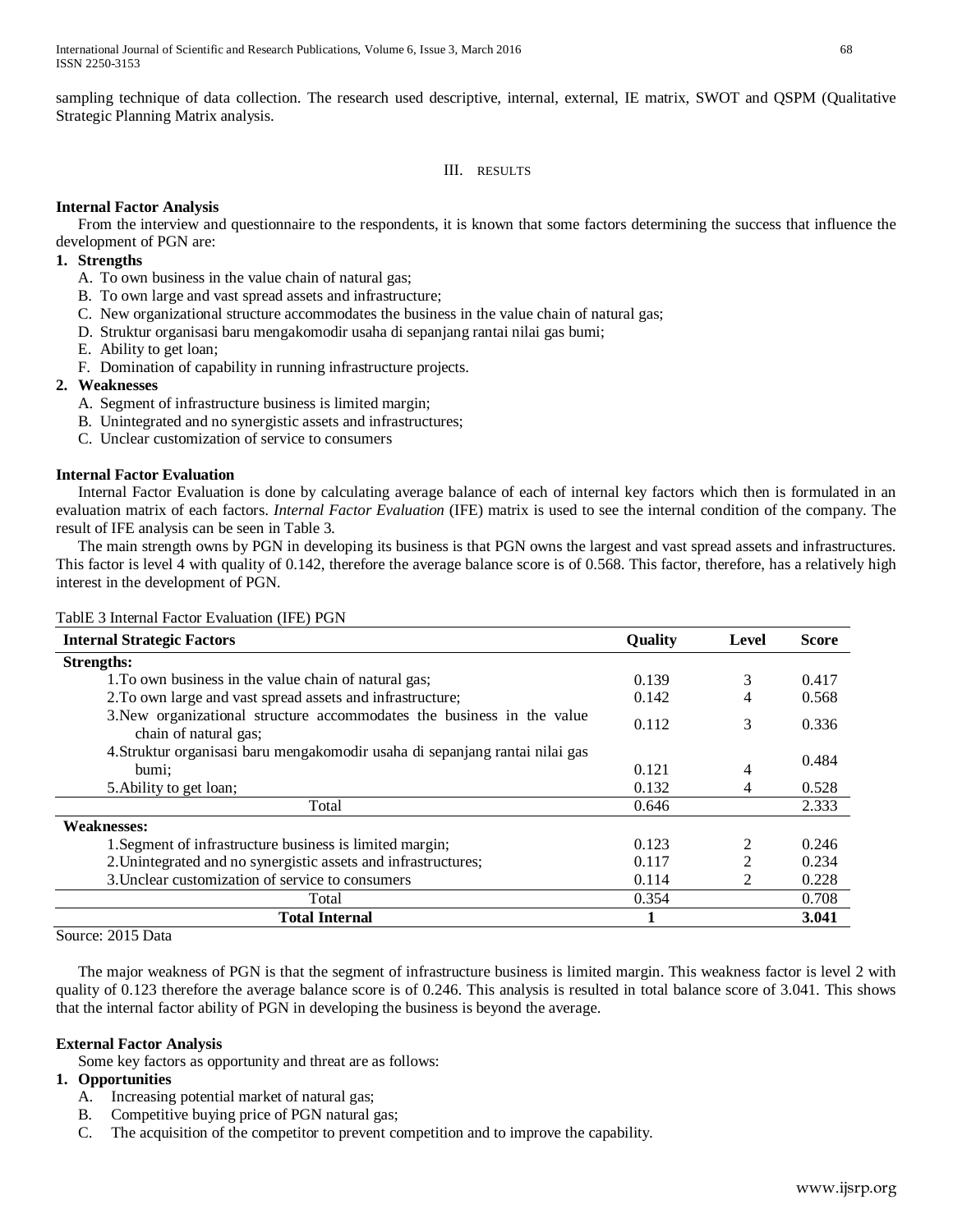#### **2. Threats**

- A. Steer policy and determination of gas allocation;
- B. Lack of natural gas supply;
- C. Competitions are able to take over market.

#### **External Factor Evaluation**

External Factor Evaluation is done by calculating the average balance of each of external key factors that are then compiled in each factor evaluation matrix (Hubeis dan Najib, 2008). The main opportunity held by PGN in developing natural gas business is the the increasing potential market of natural gas as seen in Table 4.

Table 4 Result of External Factor Evalution (EFE) PGN

| <b>External Strategic Factors</b><br><b>Quality</b> |                                                                                           | Level | <b>Score</b>   |       |
|-----------------------------------------------------|-------------------------------------------------------------------------------------------|-------|----------------|-------|
| <b>Opportunities:</b>                               |                                                                                           |       |                |       |
|                                                     | Increasing potential market of natural gas                                                | 0.182 | 3              | 0.546 |
|                                                     | Competitive buying price of PGN natural gas                                               | 0.178 |                | 0.534 |
| 3.                                                  | The acquisition of the competitor to prevent competition and to improve the<br>capability | 0.148 | $\mathfrak{D}$ | 0.296 |
|                                                     | Total                                                                                     | 0.508 |                | 1.376 |
| <b>Threats:</b>                                     |                                                                                           |       |                |       |
|                                                     | Steer policy and determination of gas allocation                                          | 0.170 | 3              | 0.510 |
|                                                     | Lack of natural gas supply                                                                | 0.193 | 4              | 0.772 |
| 3.                                                  | Competitions are able to take over market                                                 | 0.129 | 3              | 0.387 |
|                                                     | Jumlah                                                                                    | 0.492 |                | 1.669 |
|                                                     | <b>Total Eksternal</b>                                                                    |       |                | 3.045 |

#### Source: 2015 Data

This opportunity factor holds quality of 0.182 with score of 0.546. Threat factor holding the highest score is lack of natural gas supply with quality of 0.193 and score pf 0.772. The analysis produced total balance score of 3.045. It showed that PGN respon on external factor in developing the business of natural gas is beyond average.

#### **Mapping (IE)**

The analysis result using IFE and EFE is IFE score = 3.041 and EFE = 3.045. This score is then entried into the Internal External (ie) analysis. The evaluation result in Figure 1 put PGN in Quadrant I (Grow and Develop). The Strategy to be taken to optimize the development of PGN is by applying intensive strategy and integration strategy, and merger and strategic alliance. Intensive strategy can be done by market penetration and development and product development. Integration strategy can be done through backward integration, future integration and horizontal integration.

Figure 1 Internal External Matrix of PT Perusahaan Gas Negara (Persero) Tbk

|                           |               | Total value of IPE Quality     |                              |                              |  |
|---------------------------|---------------|--------------------------------|------------------------------|------------------------------|--|
|                           |               | <b>Strong</b><br>$3.00 - 4.00$ | Average<br>$2.0 - 2.99$      | Weak<br>$1.0 - 1.99$         |  |
|                           |               |                                |                              | Ш                            |  |
|                           | High          | Grow and Develop               | Grow and Develop             | Keep and Maintain            |  |
|                           | $3.00 - 4.00$ | (3.041; 3.045)                 |                              |                              |  |
|                           |               |                                |                              |                              |  |
|                           |               | IV                             | v                            | VI                           |  |
| <b>Total Value of EFE</b> | <b>Medium</b> | Grow and Develop               | Keep and Maintain            | <b>Harvest or Divestment</b> |  |
| <b>Quality</b>            | $2,00-2,99$   |                                |                              |                              |  |
|                           |               | VII                            | VIII                         | $\mathbf{I} \mathbf{X}$      |  |
|                           | Low           | Keep and Maintain              | <b>Harvest or Divestment</b> | <b>Harvest or Divestment</b> |  |
|                           | $1,00 - 1,99$ |                                |                              |                              |  |

## **Total Value of IFE Quality**

#### **Strategy Alternatives with TOWS Matrix**

From the analysis result of the combination of internal and external factors through TOWS matrix, the strategi alternatives of PGN development are as follows: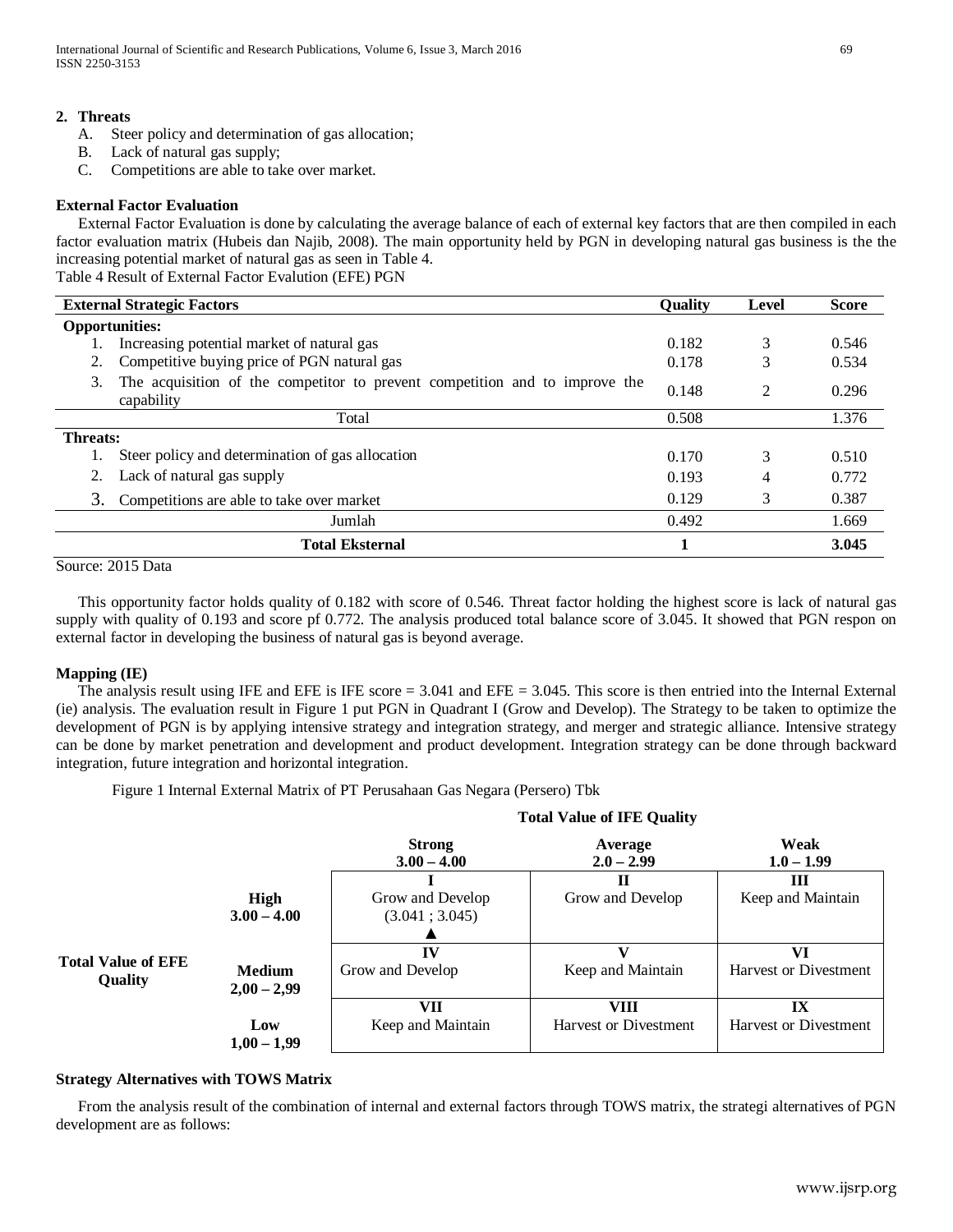- 1. SO Strategy (*Strengths-Opportunities*)
	- The strategy resulted from the combination of managing the strength of PGN and utilizing the opportunity is:
	- Strategy SO1: Building reliable and sustainable infrastructure
	- Strategy SO2: Improving human resources capability, technology, innovation, and information technology focusing on the future.
- 2. WO Strategy (*Weaknesses-Opportunities*)

Strategy resulted from the combination of utilizing the opportunity and overcome the weakness of PGN is:

- Strategy WO: Improving the solution of business domination based energy in the entire value chain of natural gas.
- 3. ST Strategy (*Strengths-Threats*) Strategy resulted from the combination of managing the strength of PGN and anticipating the threat is: • Strategy ST1: Increasing the reliable and competitive supply through independent gas domination.
	- Strategy ST2: Developing regulation management and increasing the cooperation with stakeholders.
- 4. WT Strategy (*Weaknesses-Threats*) Strategy resulted from the combination of overcoming the weakness and anticipating the threat of PGN is:
	- Strategy WT: Running a competent, synergic business with international perspective

#### **Determining Priority Strategy with QSPM**

In QSPM analysis, the alternatives are determined based on the interest level in the internal and external environment of PGN, therefore the alternatives can be done based on the interest.

The result of QSPM shows that the first priority strategy that can be done by PGN is applying the strategy based on the strength and threat (ST2), i.e. developing the regulation management and increasing the cooperation with the stakeholders. Second priority strategy is applying the strategy based on the strength and threat (ST1) that is increasing the reliable and competitive supply through independent gas domination. Third priority strategy is applying the strategy based on the weakness and threat (WT) that is running the competent, synergic business with international perspective. Fourth priority strategy is applying strategy based on the strength and opportunity (SO2), i.e. increasing human resources capability technology, innovation, and information technology focusing on the future. Fifth priority strategy is applying strategy based on weakness and opportunity (WO) that is improving the solution of business domination based energy in the entire value chain of natural gas. Sixth priority strategy is applying strategy based on strength and opportunity (SO1) that is building reliable and sustainable infrastructure

#### IV. CONCLUSION

From the findings, it can be concluded that the first priority strategy to be done is developing the regulation management and increasing the cooperation with the stakeholders, and next priority strategy is increasing the reliable and competitive supply through independent gas domination. For the third priority strategy is running the competent, synergic business with international perspective while fourth priority strategy is increasing human resources capability technology, innovation, and information technology focusing on the future. Fifth priority strategy is improving the solution of business domination based energy in the entire value chain of natural gas and sixth priority strategy is applying strategy based on strength and opportunity (SO1) that is building reliable and sustainable infrastructure.

Some recommendations for this research is that PGN should actively involve in the discussion about developing discourse in current gas natural business that is the establishment or appointment of business entity as natural gas agregator functioning as collector business entity that collects and purchases the natural gas supply from several suppliers or producer of domestic natural gas so that the natural gas supply for domestic needs is guaranteed. PGN should make breakthroughs in opening new market by creating natural gas based integrated area. This integrated area includes industrial, commercial and property area including natural gas generating power plant. The development of this integrated area can give stimulant for the growth of economy around the area.

#### **REFERENCES**

- [1] Anggraini, H.D. 2005. Strategi Bisnis PT Perusahaan Gas Negara (Persero) Tbk: Tinjauan Dari Sisi Pemasaran. Thesis. Magister Manajemen Universitas Gadjah Mada.
- [2] David, F.R. 2014. Strategic Management: Concepts and Cases. 15<sup>th</sup> Edition. Pearson Education, Inc-Prentice Hall. New Jersey.
- [3] Hubeis M, dan Najib, M. 2008. Manajemen Strategik dalam Pengembangan Daya Saing Organisasi. Elek Media Komputindo. Jakarta.
- [4] Jusharyadi, M. 2014. Analisis Strategik PT Perusahaan Gas Negara (Persero) Tbk Pendekatan SWOT. Thesis. Magister Manajemen Universitas Gadjah Mada.
- [5] PGN Annual Report 2011-2014. [www.pgn.co.id.](http://www.pgn.co.id/)
- [6] Pasaribu, J. 2012. Analisa Strategi Perusahaan Dalam Persaingan Studi Kasus di PT Perusahaan Gas Negara (Persero) Tbk. Thesis. Magister Manajemen Universitas Gadjah Mada.
- [7] Presidential Regulation No.5, 2006 concerning National Energy Policy[. www.esdm.go.id.](http://www.esdm.go.id/)
- [8] Qurbani, I.D. 2012. Politik Hukum Pengelolaan Minyak dan Gas Bumi di Indonesia. *Jurnal Arena Hukum* 6 (2): 115-116.